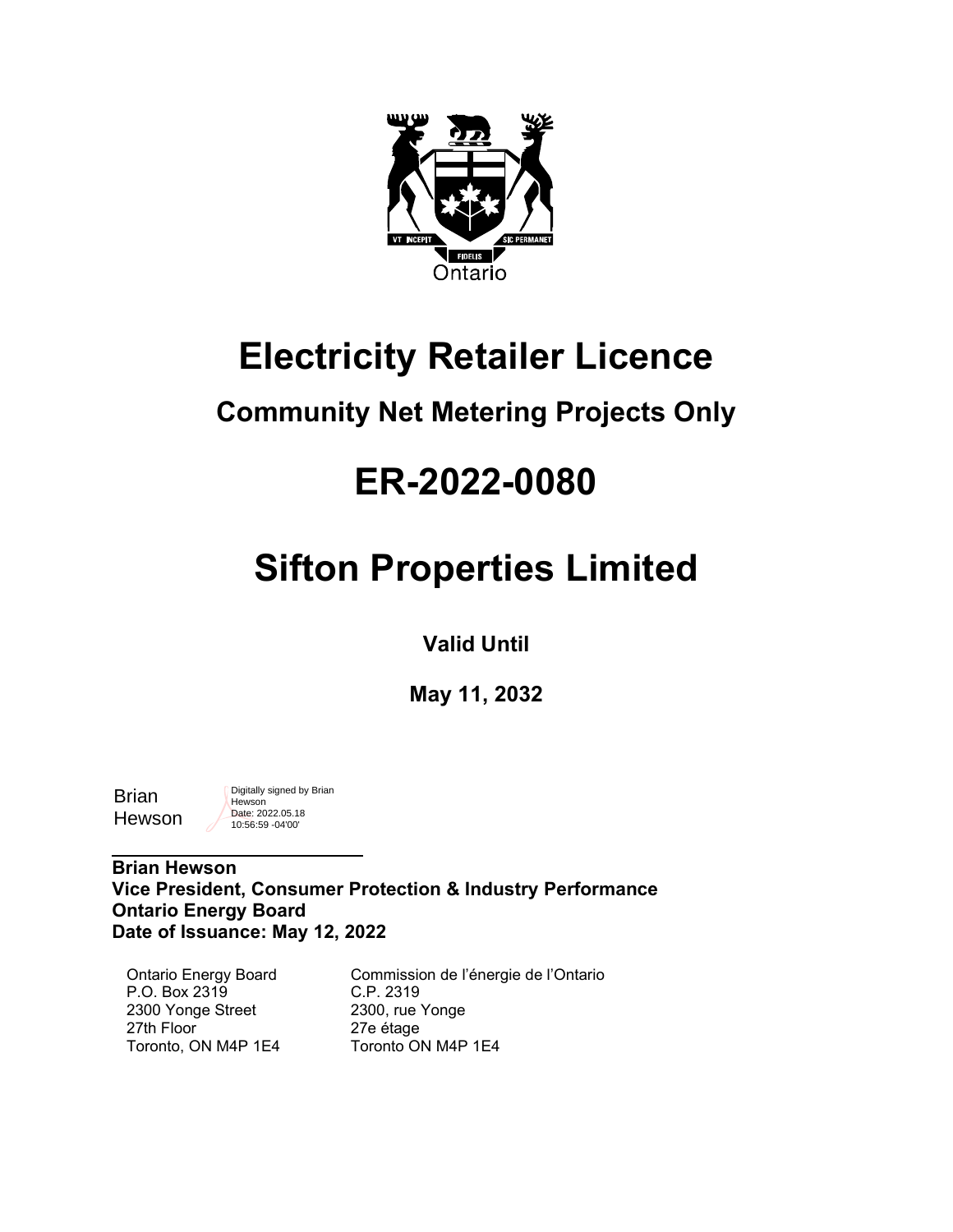### Sifton Properties Limited<br>Electricity Retailer Licence - ER-2022-0800

|                   | <b>Table of Contents</b>                                               | Page No. |
|-------------------|------------------------------------------------------------------------|----------|
| 1                 |                                                                        |          |
| $\overline{2}$    |                                                                        |          |
| 3                 |                                                                        |          |
| 4                 | Obligation to Comply with Legislation, Regulations and Market Rules  2 |          |
| 5                 |                                                                        |          |
| 6                 |                                                                        |          |
| 7                 |                                                                        |          |
| 8                 |                                                                        |          |
| 9                 |                                                                        |          |
| 10                |                                                                        |          |
| 11                |                                                                        |          |
| 12                |                                                                        |          |
| 13                |                                                                        |          |
| <b>SCHEDULE 1</b> |                                                                        |          |
|                   |                                                                        |          |
| APPENDIX A        |                                                                        |          |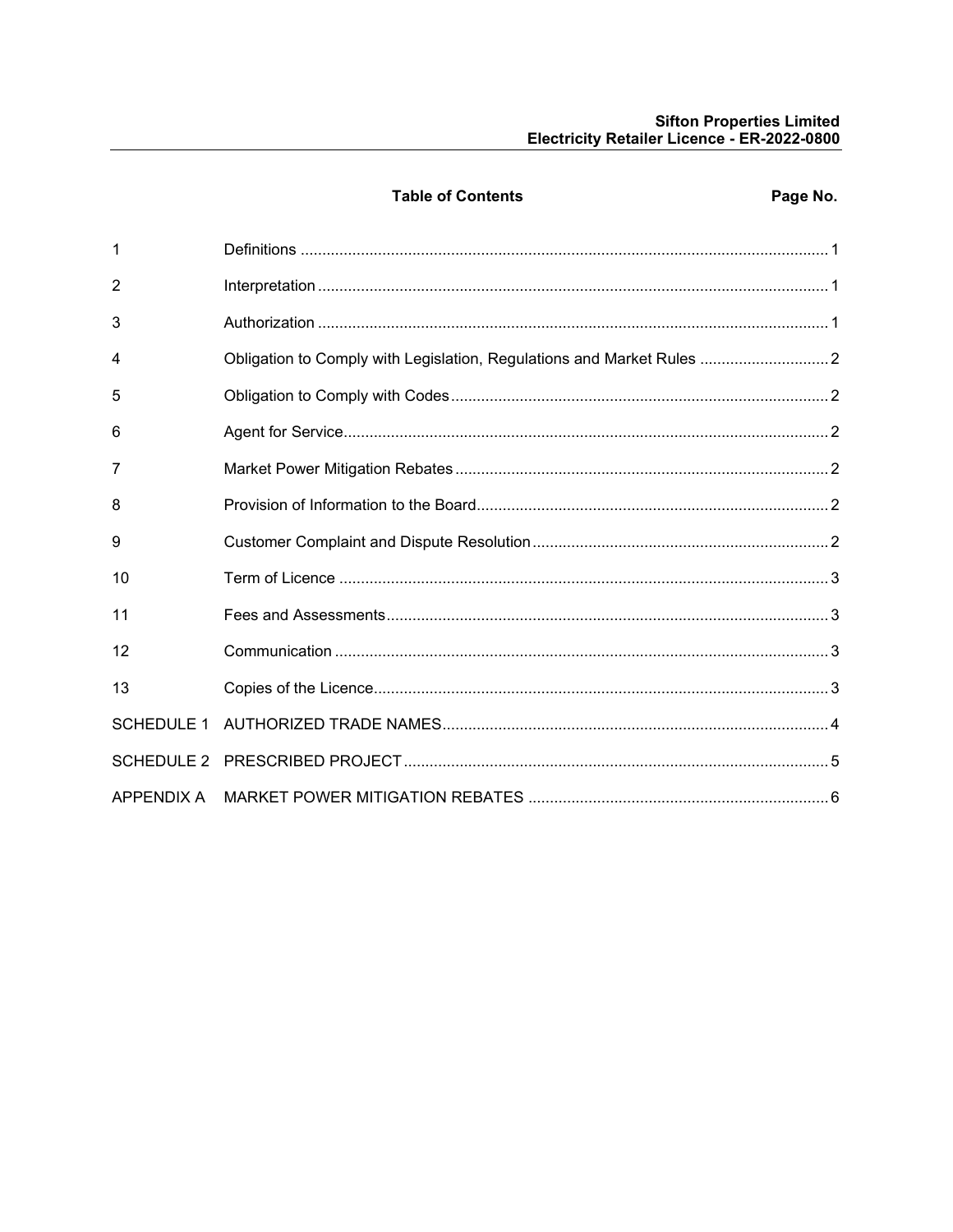#### <span id="page-2-0"></span>1 **Definitions**

In this Licence:

"**Act**" means the *Ontario Energy Board Act, 1998*, S.O. 1998, c. 15, Schedule B;

"**consumer**" means a person who uses, for the person's own consumption, electricity that the person did not generate;

"**Electricity Act**" means the *Electricity Act*, *1998*, S.O. 1998, c. 15, Schedule A;

**"ECPA"** means the *Energy Consumer Protection Act, 2010*, S.O. 2010, c. 8;

"**Licensee**" means Sifton Properties Limited;

"**Market Rules**" means the rules made under section 32 of the Electricity Act; and

"**regulation**" means a regulation made under the Act, the Electricity Act or the ECPA;

"**residential or small business consumer**" means a consumer who annually uses less than 150,000 kWh of electricity;

For the purpose of this Licence, the terms "retailer" and "retailing" do not apply to a Licensed Distribution Company fulfilling its obligations under section 29 of the Electricity Act.

#### <span id="page-2-1"></span>**2 Interpretation**

2.1 In this Licence, words and phrases shall have the meaning ascribed to them in the Act, the Electricity Act, or the ECPA. Words or phrases importing the singular shall include the plural and vice versa. Headings are for convenience only and shall not affect the interpretation of this Licence. Any reference to a document or a provision of a document includes an amendment or supplement to, or a replacement of, that document or that provision of that document. In the computation of time under this Licence, where there is a reference to a number of days between two events, they shall be counted by excluding the day on which the first event happens and including the day on which the second event happens. Where the time for doing an act expires on a holiday, the act may be done on the next day that is not a holiday.

#### <span id="page-2-2"></span>**3 Authorization**

- 3.1 The Licensee is authorized under Part V of the Act, and subject to the terms and conditions set out in this Licence, to sell or offer to sell electricity to a consumer who is a third party occupant or a unit holder in a property specified for the purposes of the prescribed project listed in Schedule 2 of this licence.
- 3.2 The Licensee is authorized to conduct business in the name under which this Licence is issued, or any trade name(s) listed in Schedule 1.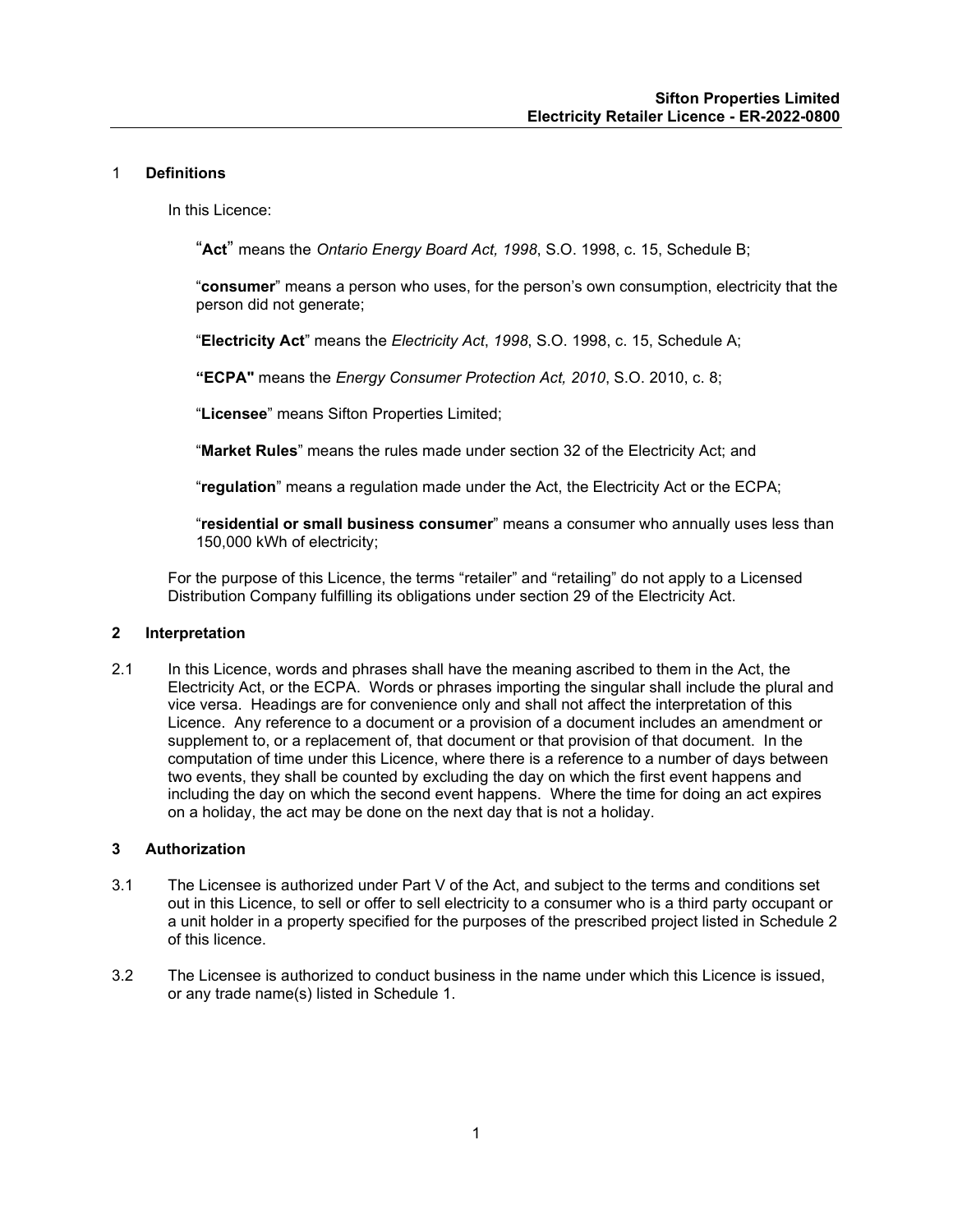#### <span id="page-3-0"></span>**4 Obligation to Comply with Legislation, Regulations and Market Rules**

- 4.1 The Licensee shall comply with all applicable provisions of the Act, the Electricity Act, the ECPA and regulations under these Acts, except where the Licensee has been exempted from such compliance by regulation.
- 4.2 The Licensee shall comply with all applicable Market Rules.

#### <span id="page-3-1"></span>**5 Obligation to Comply with Codes**

- 5.1 The Licensee shall at all times comply with the following Code(s) approved by the Board, except where the Licensee has been specifically exempted from such compliance by the Board:
	- a) the Retail Settlement Code.
- 5.2 The Licensee shall:
	- a) make a copy of the Code(s) available for inspection by members of the public at its head office and regional offices during normal business hours; and
	- b) provide a copy of the Code(s) to any person who requests it. The Licensee may impose a fair and reasonable charge for the cost of providing copies.

#### <span id="page-3-2"></span>**6 Agent for Service**

6.1 If the Licensee does not have an office or other place of business in Ontario, the Licensee shall ensure the continuing appointment at all times of an individual who is a resident of Ontario and is at least 18 years old, or a corporation that has its head office or registered office in Ontario, as the Licensee's agent for service in Ontario on whom service of process, notices or other documentation may be made.

#### <span id="page-3-3"></span>**7 Market Power Mitigation Rebates**

7.1 The Licensee shall comply with the pass through of Ontario Power Generation rebate conditions set out in Appendix A of this Licence.

#### <span id="page-3-4"></span>**8 Provision of Information to the Board**

- 8.1 The Licensee shall maintain records of and provide, in the manner and form determined by the Board, such information as the Board may require from time to time.
- 8.2 Without limiting the generality of paragraph 8.1, the Licensee shall notify the Board of any material change in circumstances that adversely affects or is likely to adversely affect the business, operations or assets of the Licensee as soon as practicable, but in any event no more than twenty (20) days past the date upon which such change occurs.

#### <span id="page-3-5"></span>**9 Customer Complaint and Dispute Resolution**

<span id="page-3-6"></span>9.1 The Licensee shall participate in a consumer complaints resolution process selected by the Board.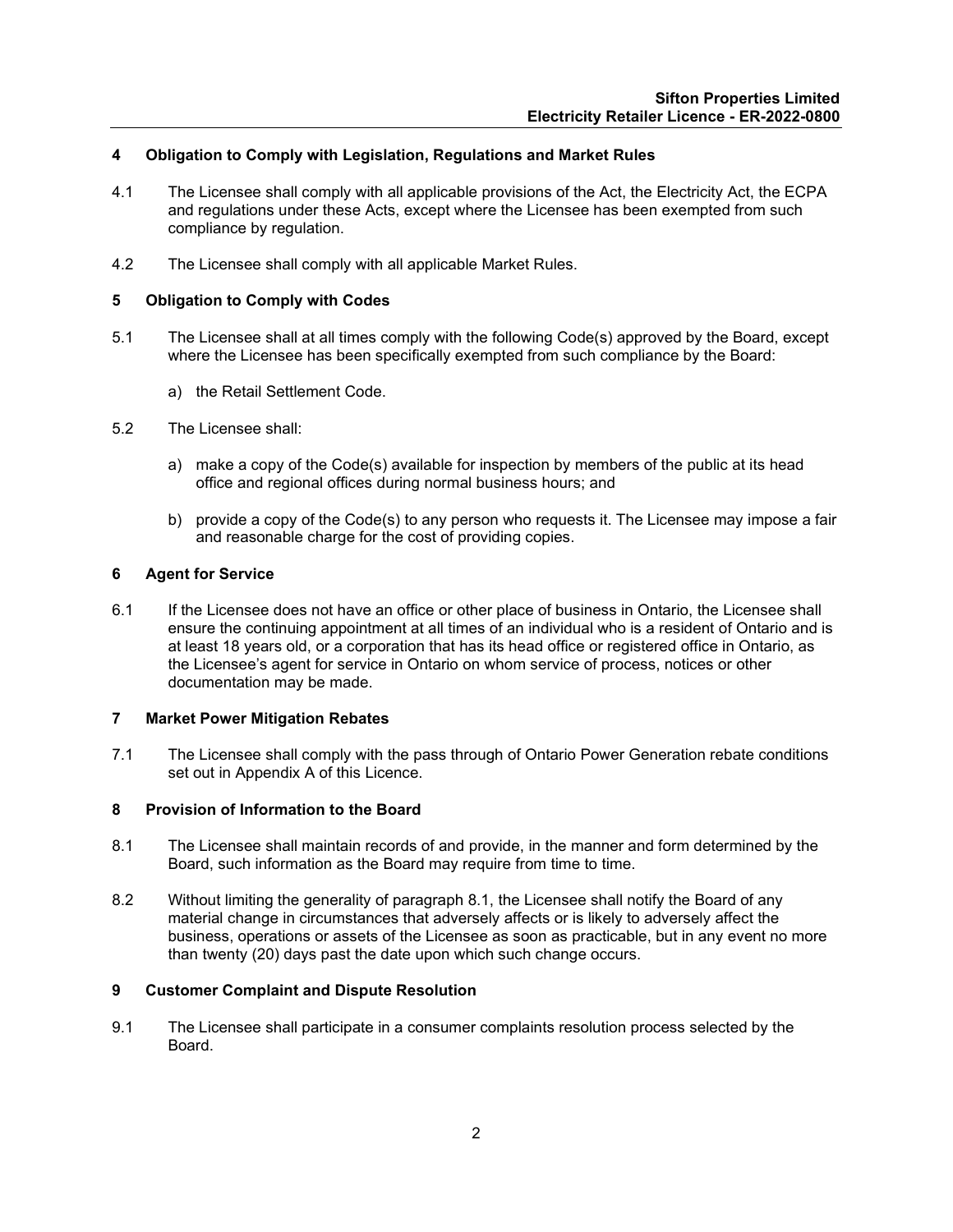#### **10 Term of Licence**

10.1 This Licence shall take effect on May 12, 2022 and expire on May 11, 2032. The term of this Licence may be extended by the Board.

#### <span id="page-4-0"></span>**11 Fees and Assessments**

11.1 The Licensee shall pay all fees charged and amounts assessed by the Board.

#### <span id="page-4-1"></span>**12 Communication**

- 12.1 The Licensee shall designate a person that will act as a primary contact with the Board on matters related to this Licence. The Licensee shall notify the Board promptly should the contact details change.
- 12.2 All official communication relating to this Licence shall be in writing.
- 12.3 All written communication is to be regarded as having been given by the sender and received by the addressee:
	- a) when delivered in person to the addressee by hand, by registered mail, or by courier;
	- b) ten (10) business days after the date of posting if the communication is sent by regular mail; or
	- c) when received by facsimile transmission by the addressee, according to the sender=s transmission report.

#### <span id="page-4-2"></span>**13 Copies of the Licence**

- 13.1 The Licensee shall:
	- a) make a copy of this Licence available for inspection by members of the public at its head office and regional offices during normal business hours; and
	- b) provide a copy of this Licence to any person who requests it. The Licensee may impose a fair and reasonable charge for the cost of providing copies.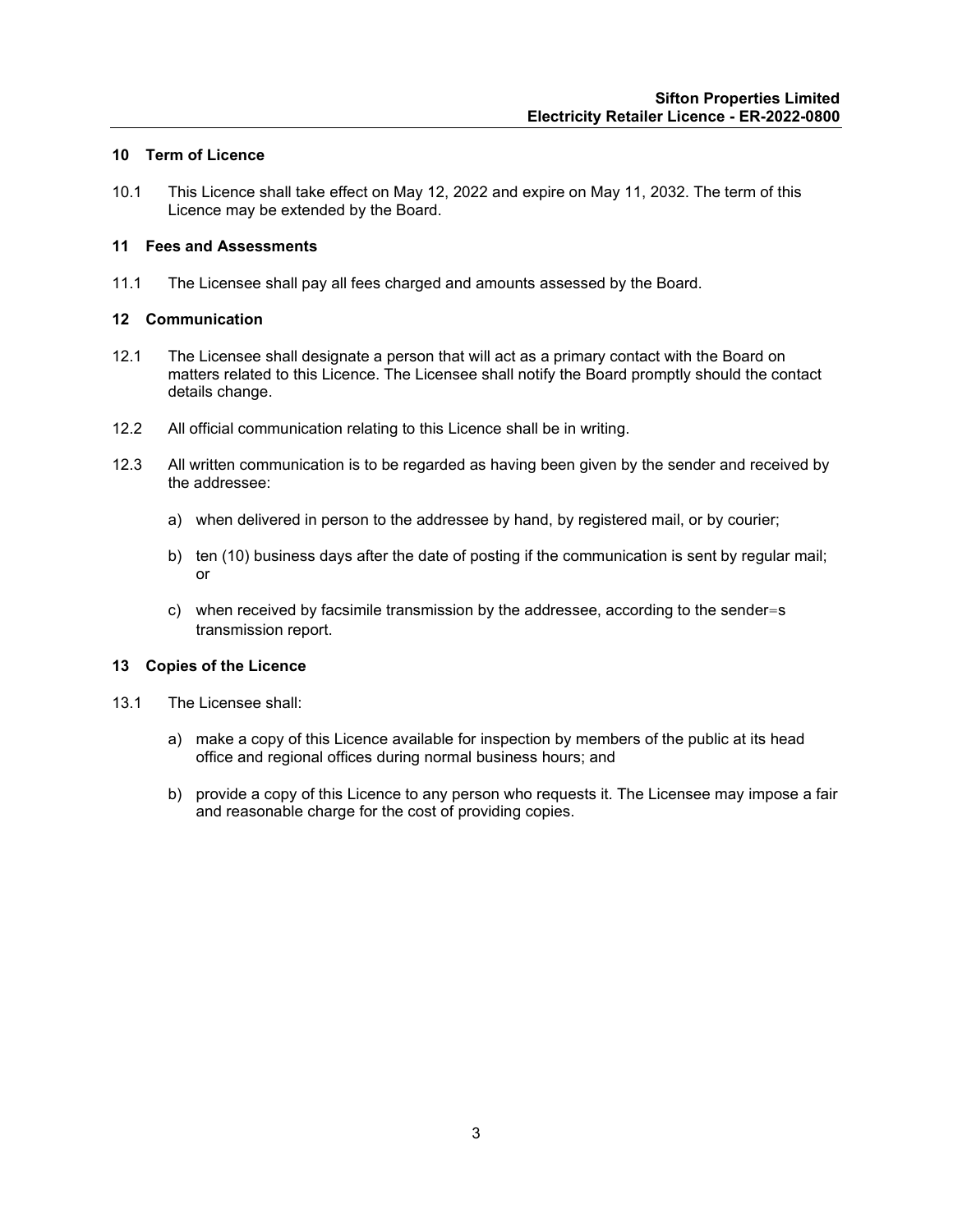#### <span id="page-5-0"></span>**SCHEDULE 1 AUTHORIZED TRADE NAMES**

<span id="page-5-1"></span>1. N/A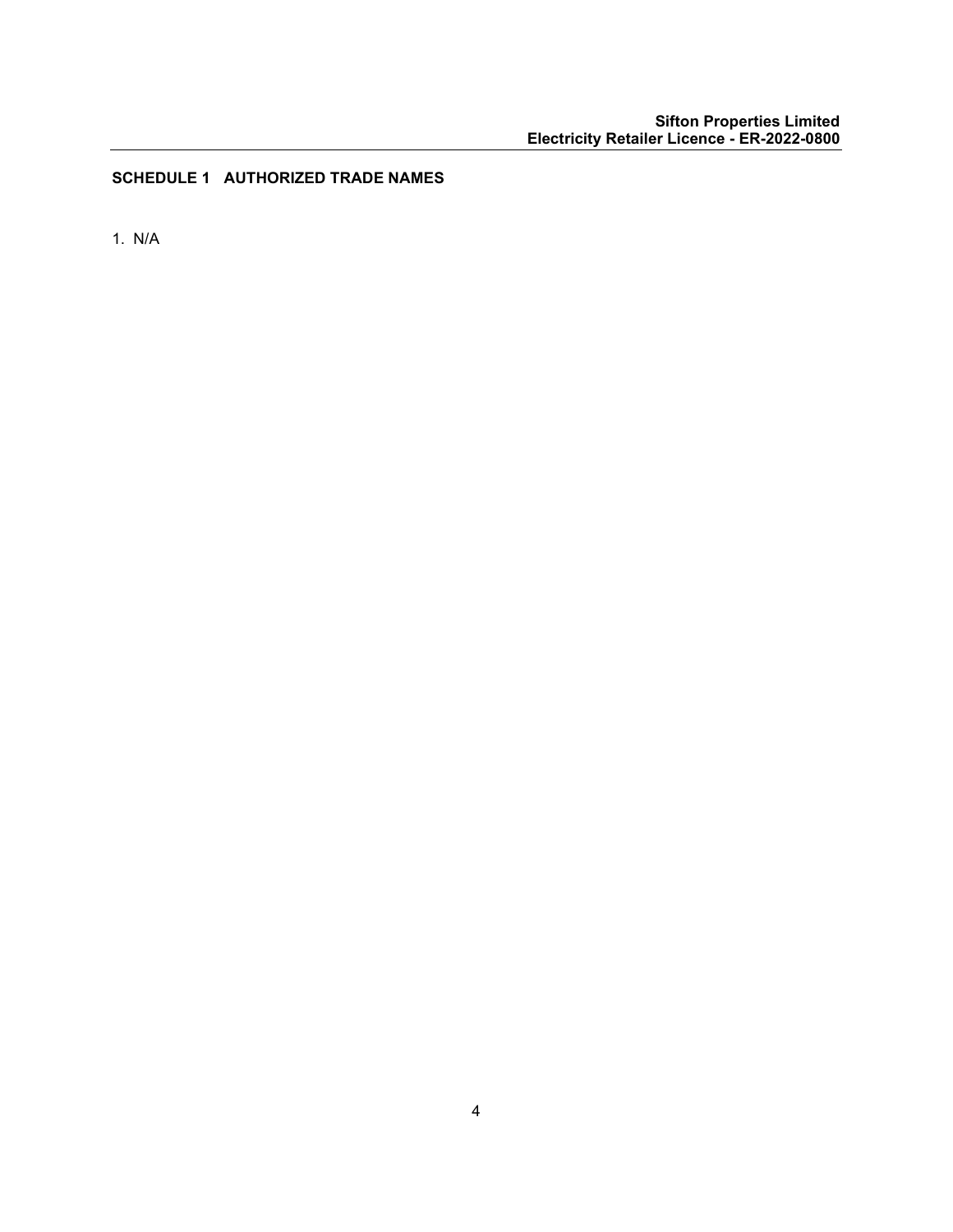#### **SCHEDULE 2 PRESCRIBED PROJECT**

1. WEST FIVE PROJECT, located in the City of London, and more particularly described at Schedules 1 and 2 of Ontario Regulation 679/21 (Community Net Metering Projects), made under the *Ontario Energy Board Act, 1998.*